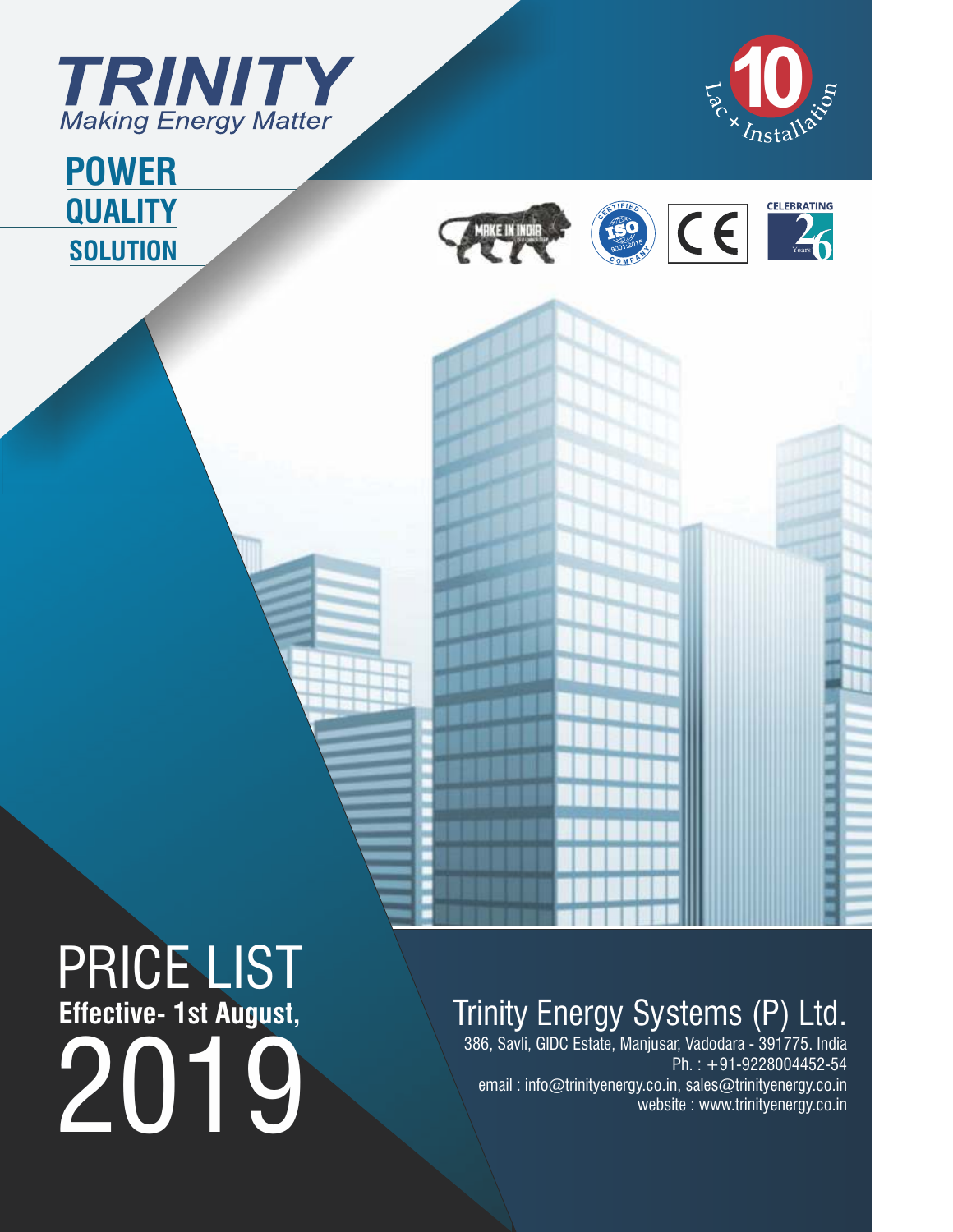|                |                                |                | <b>BASIC METERS</b>                                                                                                                                                                                                                             |                    |                                                                 |                         |                      |
|----------------|--------------------------------|----------------|-------------------------------------------------------------------------------------------------------------------------------------------------------------------------------------------------------------------------------------------------|--------------------|-----------------------------------------------------------------|-------------------------|----------------------|
| Sr.<br>No.     | <b>Model</b><br><b>Name</b>    |                |                                                                                                                                                                                                                                                 |                    | <b>Features and Parameters Displayed</b>                        |                         | <b>MRP</b><br>(INR)  |
| $\mathbf{1}$   | ME2F1                          |                | Hz (45-55Hz) On 0.4" Seven Segment LED.                                                                                                                                                                                                         |                    |                                                                 |                         | 1800                 |
| $\overline{2}$ | ME2V1                          |                | Volts (25-500VAC) of One Phase on 0.56" Seven Segment LED.                                                                                                                                                                                      |                    | 1050                                                            |                         |                      |
| 3              | ME2V3                          |                |                                                                                                                                                                                                                                                 |                    | Volts (25-500VAC) of Three Phase on 0.56" Seven Segment LED.    |                         | 1410                 |
| $\overline{4}$ | ME2A1                          |                |                                                                                                                                                                                                                                                 |                    | Amps (0-5000AAC) of One Phase on 0.56" Seven Segment LED.       |                         | 1050                 |
| 5              | ME <sub>2</sub> A <sub>3</sub> | TRINITY        |                                                                                                                                                                                                                                                 |                    | Amps (0-5000AAC) of Three Phase on 0.56" Seven Segment LED.     |                         | 1410                 |
|                |                                |                | Ammeter 3P, 60Amp.                                                                                                                                                                                                                              |                    |                                                                 |                         | 2440                 |
|                |                                |                | <b>DIGITAL ENERGY METERS</b>                                                                                                                                                                                                                    |                    |                                                                 |                         |                      |
|                |                                |                | <b>KWH</b><br>(Range: 0.9999999.9)                                                                                                                                                                                                              |                    | ENTITY BASIC (KWH Only)                                         |                         | 3140                 |
|                |                                |                |                                                                                                                                                                                                                                                 |                    | <b>ENTITY KWH, RS485</b>                                        |                         | 3850                 |
| 6              | <b>ENTITY</b>                  |                | KWH, KVAH, KVARH                                                                                                                                                                                                                                |                    | <b>ENTITY</b>                                                   |                         | 3460                 |
|                |                                |                | (Range: 0-9999999.9)                                                                                                                                                                                                                            |                    | ENTITY KWH, KVARH, 60 Amp                                       |                         | 4360                 |
| $\overline{7}$ | <b>INFINITY</b>                | <b>TRINITY</b> | KWH / KVAH                                                                                                                                                                                                                                      |                    | Dual KWh(EB & DG) + RS485,<br>16 x 1 LCD                        |                         | 5640                 |
|                |                                |                | KWH, KVAH & KW                                                                                                                                                                                                                                  |                    | Dual KWh(EB & DG) + RS485,<br>16 x 1 LCD, Whole Current (0-60A) |                         | 6850                 |
|                |                                |                | <b>DIGITAL MULTIFUNCTION METERS</b>                                                                                                                                                                                                             |                    |                                                                 |                         |                      |
| Sr.<br>No.     | <b>Model</b><br><b>Name</b>    |                |                                                                                                                                                                                                                                                 |                    | <b>Features and Parameters Displayed</b>                        |                         | <b>MRP</b><br>(INR)  |
|                |                                |                |                                                                                                                                                                                                                                                 |                    |                                                                 | Without<br><b>RS485</b> | with<br><b>RS485</b> |
| 8              | <b>VAF</b>                     |                | $V(L-L)$ , $V(L-N)$ , A, Hz, VAF3P                                                                                                                                                                                                              |                    |                                                                 | 2160                    |                      |
| 9              | <b>TINY PRO-6</b>              |                | V(L-L), V(L-N), V, A, PF, Hz,<br>On Hour, Run Hour, KW and                                                                                                                                                                                      |                    | Basic Model on 0.4"<br>Seven Segment LED of 4X3 lines.          | 5340                    | 5970                 |
|                |                                | <b>RINIT</b>   | KWh OR KVA and KVAh                                                                                                                                                                                                                             | <b>Dual Source</b> |                                                                 | 6410                    | 6930                 |
| 10             | <b>NF29</b>                    |                | V(L-L), V(L-N), A, PF, Hz,<br>KW, KVA, KVAR, KWh,                                                                                                                                                                                               |                    | Basic Model on customized LCD                                   | 5960                    | 6700                 |
|                |                                |                | KVAh, KVARh                                                                                                                                                                                                                                     | With THD           |                                                                 | 7050                    | 7850                 |
| 11             | <b>EMPOWER</b><br><b>PLUS</b>  | RINITY         | · V(L-L), V(L-N), Amp, Hz, P.F, KW,KVA,KVAR, KWH,KVAH,<br>KVARH & VTHD/ITHD With PORT<br><b>EVENTS LOGS</b><br>On Hours & Run Hour<br>Phase Angle<br>Unbalance % for Voltage & Current<br>Power Interruption records (LED Display)<br>Class 1.0 |                    |                                                                 | 8470                    | 9235                 |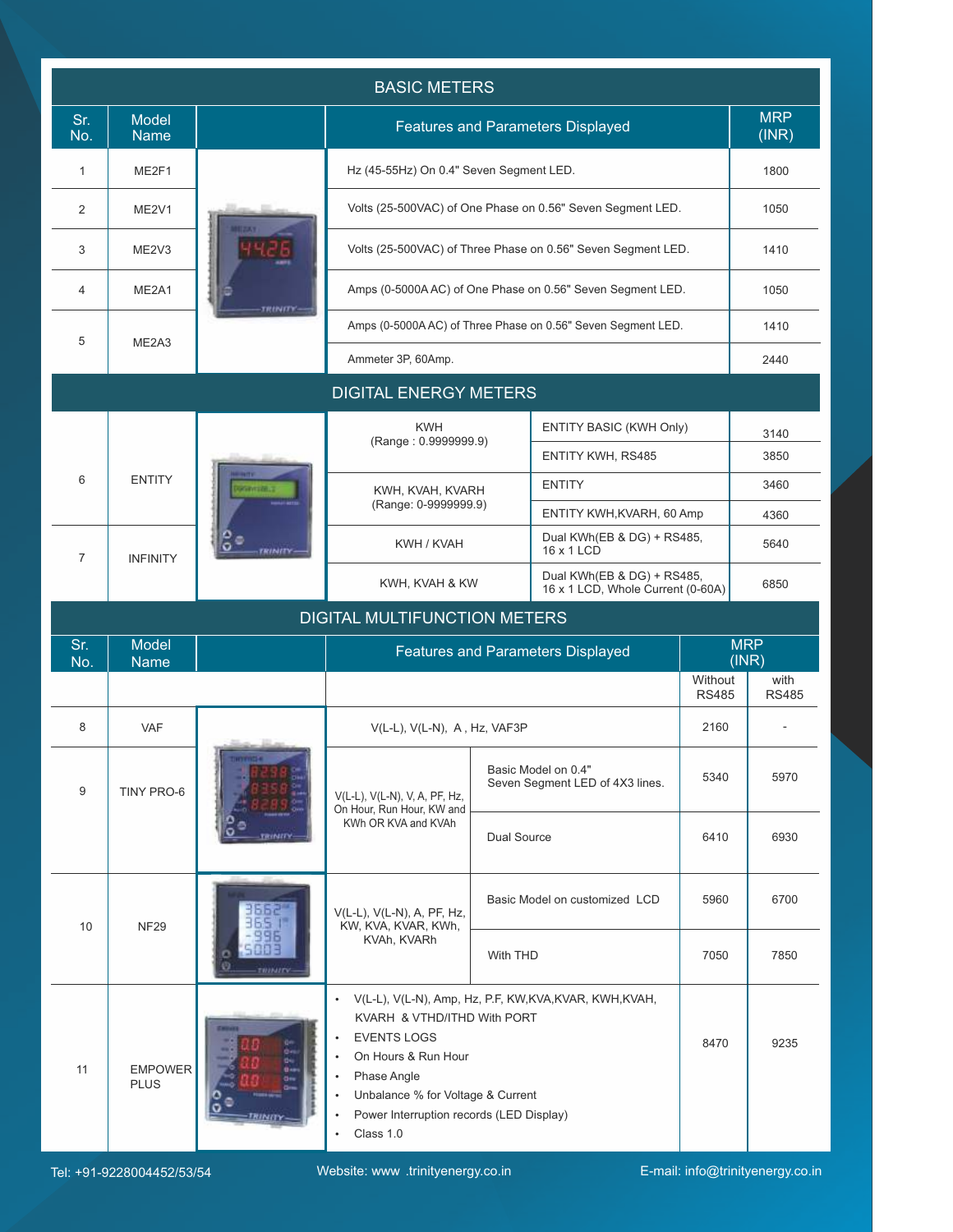|            |                             |                                | <b>DIGITAL MULTIFUNCTION METERS</b>                                                                                                                                                                           |                      |                         |                      |
|------------|-----------------------------|--------------------------------|---------------------------------------------------------------------------------------------------------------------------------------------------------------------------------------------------------------|----------------------|-------------------------|----------------------|
| Sr.<br>No. | <b>Model</b><br><b>Name</b> |                                | <b>Features and</b><br><b>Parameters Displayed</b>                                                                                                                                                            |                      | <b>MRP</b><br>(INR)     |                      |
| 12         |                             |                                |                                                                                                                                                                                                               | Optional<br>Features | Without<br><b>RS485</b> | with<br><b>RS485</b> |
| A          |                             |                                | ● Volts L-N, Volts L-L(Phasewise)<br>• Current (Phasewise)                                                                                                                                                    | <b>BASIC 16 X1</b>   | 8910                    | 9750                 |
| B          |                             |                                | • Power: KW, KVA, KVAr (Total)<br>• Power Factor; (System & Phase Wise)                                                                                                                                       | <b>BASIC 16 X 4</b>  | 9660                    | 10,800               |
| C          |                             |                                | • Frequency<br>• Energy: KWh, KVAh, KVArh, (Total)                                                                                                                                                            | 16 X1, DUAL SOURCE   | 9660                    | 10,790               |
| D          |                             |                                | • Max. Demand Active or Apparent<br>• Power, (KW or KVA) Demand - Sliding                                                                                                                                     | 16 X1, DUAL SOURCE   | 10,350                  | 11,550               |
|            | <b>POWERPRO</b>             | <b>CALL MARAGER</b><br>TRINITY | RS485 port for Communication EMS/<br>• PLC/ SCADA(Optional)<br>• Dual Source Measurement(Optional)<br>Alarm on: Avg. V, Avg. A, PF, KVA,<br>KW, KVAR, Demand<br>• Accuracy Class 1.0<br>SIZE: 96 X 96 X 55 mm |                      |                         |                      |

|            |                             |                 | LOAD MANAGER / MAXIMUM DEMAND CONTROLLER                                                                                                                                                                                                                                    |                     |
|------------|-----------------------------|-----------------|-----------------------------------------------------------------------------------------------------------------------------------------------------------------------------------------------------------------------------------------------------------------------------|---------------------|
| Sr.<br>No. | <b>Model</b><br><b>Name</b> |                 | <b>Features and Parameters Displayed</b>                                                                                                                                                                                                                                    | <b>MRP</b><br>(INR) |
| 13         | <b>XPFRT</b><br><b>LITE</b> |                 | Volts L-N, Volts L-L(Phasewise) Current (Phasewise)<br>$\bullet$<br>Power: KW, KVA, KVAr (Total)<br>Power Factor; (System & Phase Wise) Frequency<br>Energy: KWh, KVAh, KVArh, (Total) Max. Demand Active or<br>Apparent Power, (KW or KVA) Demand - Sliding RS485 port for | 12,315              |
| 14         | <b>XPFRT</b><br><b>PRO</b>  |                 | Communication EMS/ PLC/ SCADA(Optional)<br>Dual Source Measurement (Optional) Alarm on: Avg. V, Avg. A,<br>PF, KVA, KW, KVAR, Demand<br>Two individually programmable relays (Optional) 5A @ 230<br>VAC, Resistive load                                                     | 17.000              |
| 15         | <b>XPFRT</b><br><b>PLUS</b> | <b>PERMITTE</b> | Harmonics upto 15th Level VTHD, ITHD (PRO & PLUS)<br>Graphical Screen (PRO & PLUS)<br>Sine Wave & Bar Graph for VTHD & ITHD (PRO & PLUS)<br>٠<br><b>Accuracy Class 1.0</b><br>٠<br>Ethernet Communication (PLUS)<br>Power Quality Measurements, SAG/SWELL (PLUS)<br>٠       | 24.400              |

Note: A. Accuracy of All Above Models: Class 1.0 Except mentioned exclusively/Class 0.5 also available.

- B. Xpert Lite Optional features: Import / Export, Dual Source
- C. SIZES FOR METERS ABOVE ARE IN 96X96 mm , CUT OUT 92x92 mm
- D. All Meters available with Hanging CT upto 70Amps , PRICE on Request
- E. Password Protection Available , Price on Request
- F. ALL METERS PT / CT Ratio Site Selectable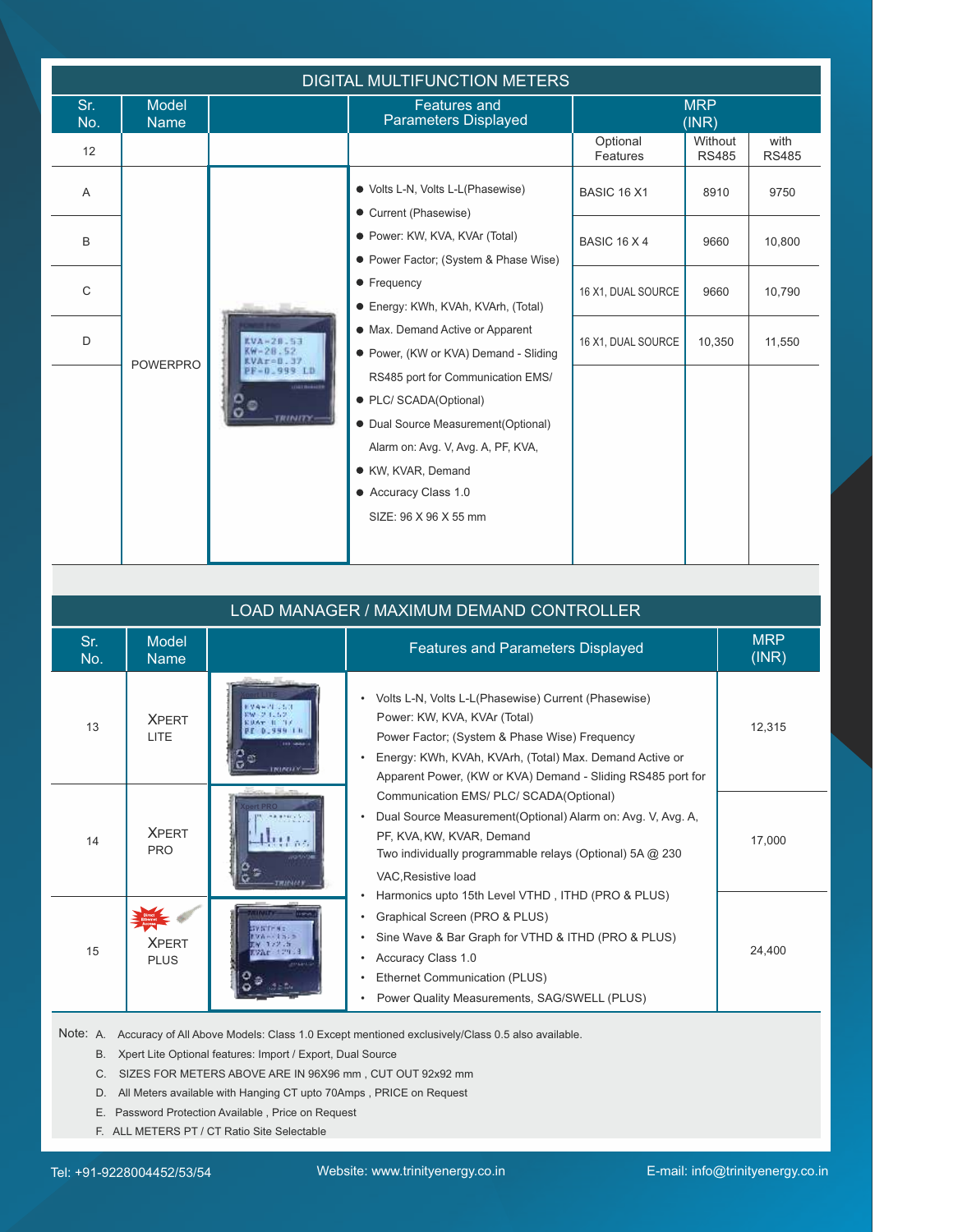| Sr.<br>No. | Model<br><b>Name</b> |                    | <b>Features and Parameters Displayed</b>                                                                                                                                                                                                                                                                                                                                                                                                                                                                                                                                                                                                                                                                                                                                                                                                                                                                                                                                                                                                                                         | <b>MRP</b><br>(INR) |
|------------|----------------------|--------------------|----------------------------------------------------------------------------------------------------------------------------------------------------------------------------------------------------------------------------------------------------------------------------------------------------------------------------------------------------------------------------------------------------------------------------------------------------------------------------------------------------------------------------------------------------------------------------------------------------------------------------------------------------------------------------------------------------------------------------------------------------------------------------------------------------------------------------------------------------------------------------------------------------------------------------------------------------------------------------------------------------------------------------------------------------------------------------------|---------------------|
| 16         | <b>GOBLIN</b>        | 6000               | 128X64 graphic LCD.<br>$\bullet$<br>USB downloading with Goblin acting as a USB device<br>Goblin can also act as a USB Host (Master) enabling user to<br>connect a pen drive to retrieve data !<br>2MB data logging memory.<br>Has an RTD-PT100 input to measure temperature with ±1°C<br>accuracy. Will also log temperature data in memory(optional).<br>KWh/KVARh calibration LEDs on the front.<br>Accuracy- class 0.5s & 1.0 (optional)<br>Dual source sensing supported(optional)<br>Volts L-N, Volts L-L(Phasewise), Current (Phasewise)<br>Power: KW, KVA, KVAR (Total)<br>Power Factor; (System & Phase Wise), Frequency.<br>$\bullet$<br>Energy: KWh, KVAh, KVARh, (Total)<br>Max. Demand Active or Apparent<br>KW Demand or KVA Demand - Sliding.<br>$\bullet$<br>THD for each voltage & current (3rd to 15th Harmonics-Odd).<br>Alarm on: Avg. V, Avg. A, PF, KVA, KW, KVAR, Demand.<br>• Four individually programmable relays $5A \textcircled{2} 230 \text{ VAC}$ ,<br>Resistive load.<br>RS485 port for Communication EMS/ PLC/ SCADA<br>SIZE: 144 X 144 X 55 mm | 29,000              |
| 17         |                      |                    | Class 0.5s accuracy for Active energy as per the IS14697.                                                                                                                                                                                                                                                                                                                                                                                                                                                                                                                                                                                                                                                                                                                                                                                                                                                                                                                                                                                                                        |                     |
| Α          | <b>SLM PRO</b>       | CLASS 0.2 / RS485  | 4 digits X 3 rows bright 7-Segment display.                                                                                                                                                                                                                                                                                                                                                                                                                                                                                                                                                                                                                                                                                                                                                                                                                                                                                                                                                                                                                                      | 24110               |
| B          | <b>SLM PRO</b>       | CLASS 1.0 accuracy | Compact 96 X 96 DIN Enclosure.<br>$\bullet$<br>Computed Neutral Current.                                                                                                                                                                                                                                                                                                                                                                                                                                                                                                                                                                                                                                                                                                                                                                                                                                                                                                                                                                                                         | 12900               |
| C          | <b>SLM PRO</b>       | CLASS 1.0 / RS485  | Shows all three types of Power Factors - True, Displacement<br>and Distortion.                                                                                                                                                                                                                                                                                                                                                                                                                                                                                                                                                                                                                                                                                                                                                                                                                                                                                                                                                                                                   | 15110               |
|            |                      |                    | Harmonic measurement: All six waveforms up to 30 order,<br>even and odd, including THD.<br>Event logging of Sags, Swells and Interruptions as per<br>IEC 61000-4-30.<br>Demand Measurement: Fixed or Sliding for KW, KVA, KVAR<br>and Avg.Amps.<br>RUN Hour and ON Hour measurement.                                                                                                                                                                                                                                                                                                                                                                                                                                                                                                                                                                                                                                                                                                                                                                                             |                     |
| D          | <b>SLM PRO</b>       | CLASS 0.5 accuracy | Energy Pulse Output LED on the front - selectable for<br>Real/Apparent/Reactive Energy.<br>3P4W, 3P3W and 1P2W connections.                                                                                                                                                                                                                                                                                                                                                                                                                                                                                                                                                                                                                                                                                                                                                                                                                                                                                                                                                      | 14050               |
| Ε          | <b>SLM PRO</b>       | CLASS 0.5 / RS485  | Import - Export counters for all three energies and all Power<br>Demands.<br>User selectable CT and PT Ratios. 5A or 1A operation,                                                                                                                                                                                                                                                                                                                                                                                                                                                                                                                                                                                                                                                                                                                                                                                                                                                                                                                                               | 17500               |
|            |                      |                    | field selectable.                                                                                                                                                                                                                                                                                                                                                                                                                                                                                                                                                                                                                                                                                                                                                                                                                                                                                                                                                                                                                                                                |                     |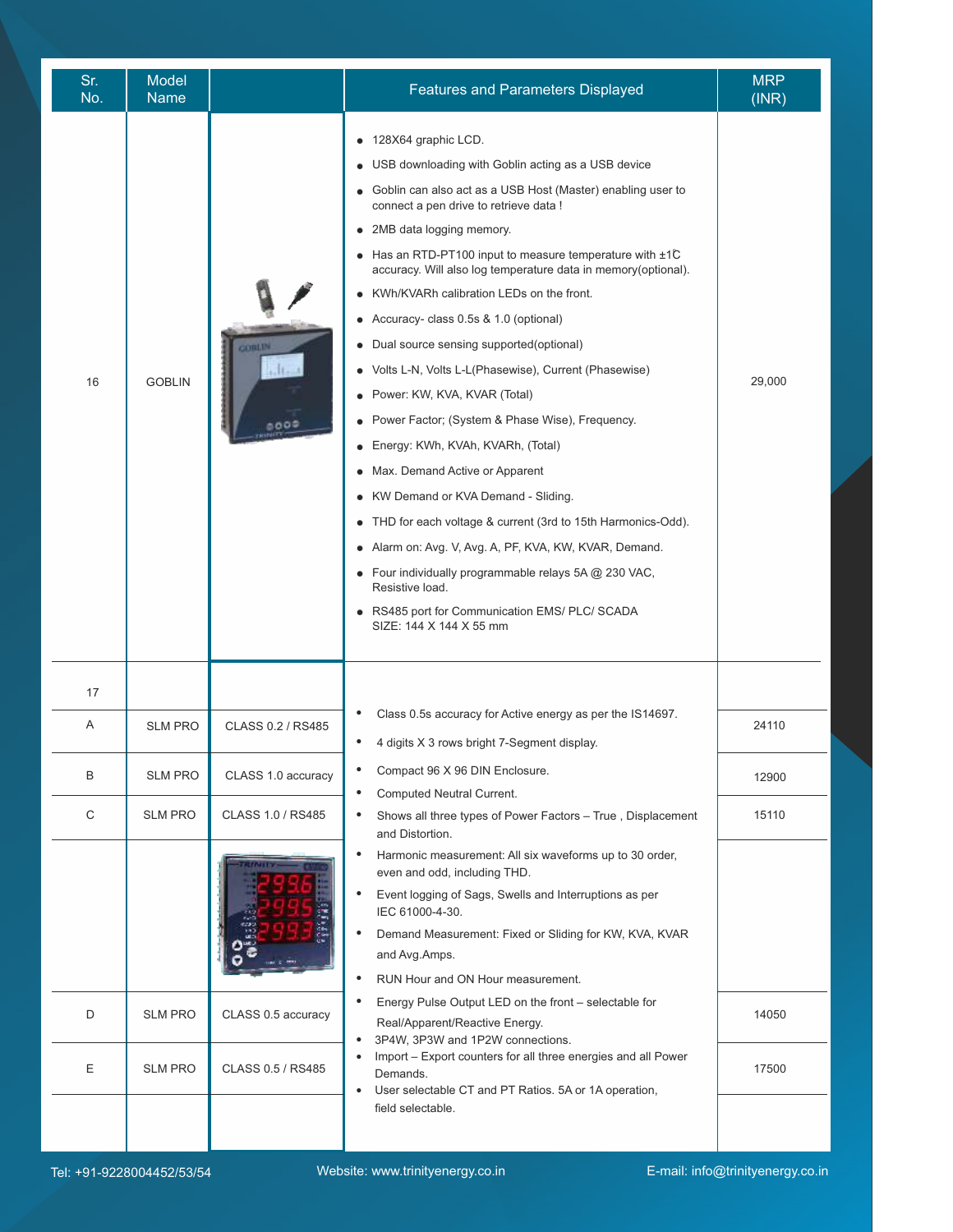|            |                                         |                                  | AUTOMATIC POWER FACTOR CORRECTION RELAYS                                                                                                                                                                                                                                                                              |                     |
|------------|-----------------------------------------|----------------------------------|-----------------------------------------------------------------------------------------------------------------------------------------------------------------------------------------------------------------------------------------------------------------------------------------------------------------------|---------------------|
| Sr.<br>No. | Model<br><b>Name</b>                    |                                  | <b>Features and Parameters Displayed</b><br>Three CT type                                                                                                                                                                                                                                                             | <b>MRP</b><br>(INR) |
|            | <b>ACCUVAR</b><br>- 8 Stage<br>+ Alarm  |                                  | Volts L-N, Current of all three phases, Power Factor,<br>Active & Apparent Energy Capacitor Current, Cap. Bank KVAR.<br>Optimum Utilization of Distribution Transformer by reducing                                                                                                                                   | 15,400              |
| 18         | <b>ACCUVAR</b><br>- 15 Stage<br>+ Alarm | <br>reistur                      | reactive component to near zero. Three Phase calculation of<br>KVAR employed. SFIFO, FIFO as well as VAR mode provided, Fast<br>Switching for Thyristors.                                                                                                                                                             | 18,240              |
|            | <b>ACCUVAR</b><br>$-16$ Stage           | 0000                             | V, A, PF, KW, KVA, KVAR, KWh, KVAh, THD<br>Thyristor switching outputs in Accuvar.<br>Optional Feature RS 485 : 1500/- EXTRA                                                                                                                                                                                          | 21,040              |
|            |                                         |                                  | Single CT type                                                                                                                                                                                                                                                                                                        | <b>LCD</b>          |
| 19         | APFCR-6                                 |                                  | Volts L-N, Amps, Power Factor, Capacitor-Bank PF/FIFO/SFIFO                                                                                                                                                                                                                                                           | 11,500              |
| 20         | APFCR-8                                 |                                  | as well as VAR option site selectable.<br>Built-In display of Volts, Amps and PF. Low Stage (4, 6)                                                                                                                                                                                                                    | 12,000              |
| 21         | APFCR-12                                | <b>GELLER</b><br><b>STEETTA</b>  | can be site selected in higher stage model like                                                                                                                                                                                                                                                                       | 14,400              |
| 22         | APFCR-16                                | 6006                             | 8-stage or 12-stage or 16- Stage.<br>Also available in Fast Switching Model, VTHD & ITHD                                                                                                                                                                                                                              | 16,000              |
|            |                                         |                                  | Single CT type                                                                                                                                                                                                                                                                                                        | <b>LED</b>          |
|            | <b>PFC1729</b><br>6 stage               |                                  | Stage wise LED Indication.                                                                                                                                                                                                                                                                                            | 12,300              |
|            | <b>PFC1729</b><br>8 stage               |                                  | Auto/Manual Mode Selection.<br>Normal/Fast Switching Control Option.<br>Alarm/Trip Indication for under/over compensation and                                                                                                                                                                                         | 12,800              |
| 23         | <b>PFC1729</b><br>12 stage              | <b>HAAAAA</b><br>11011<br>0005   | under/over voltage.<br>Switch On/Off banks manually in manual model only.                                                                                                                                                                                                                                             | 15,300              |
|            | <b>PFC1729</b><br>16 stage              |                                  | Bright 7 segment LED display.                                                                                                                                                                                                                                                                                         | 16,900              |
| 24         | <b>NEWTON 6</b>                         | (344) V. 3 (422)<br>FLAL HER ALL | Volts, Current, Capacitor Current, Power Factor, VTHD, ITHD<br>SFIFO, FIFO as well as VAR mode option site selectable.                                                                                                                                                                                                | 10,300              |
|            | <b>NEWTON 8</b>                         | TRINITY                          | Manual mode is available in Programming.<br>Also available in Fast Switching Model                                                                                                                                                                                                                                    |                     |
|            |                                         |                                  | Three CT type                                                                                                                                                                                                                                                                                                         | <b>LCD</b>          |
| 25         | IVC3P                                   |                                  | Volts L-N, Current of all three phases, Power Factor, Capacitor<br>Current, Cap. Bank KVAR. Optimum Utilization of Distribution<br>Transformer by reducing reactive component to near zero.<br>Three Phase calculation of KVAr employed.<br>SFIFO, FIFO as well as VAR mode provided.<br>V, A, PF, KW, KVA, KVAR, THD | 12100               |
| 26         | RTVC3P<br>- 8 Stage                     | GELTER LT<br>121015              | Volts L-N, Current of all three phases, Power Factor,<br>Active & Apparent Energy Capacitor Current, Cap. Bank KVAR.<br>Optimum Utilization of Distribution Transformer by reducing<br>reactive component to near zero. Three Phase calculation of                                                                    | 19200               |
| 27         | RTVC3P<br>$-15$ Stage                   | そりつき                             | KVAR employed. SFIFO, FIFO as well as VAR mode provided, Fast<br>Switching for Thyristors.<br>V, A, PF, KW, KVA, KVAR, KWh, KVAh, THD<br>Thyristor switching outputs with switching speed of 250msecs.<br>Optional Feature RS 485/-                                                                                   | 21700               |
|            |                                         |                                  |                                                                                                                                                                                                                                                                                                                       |                     |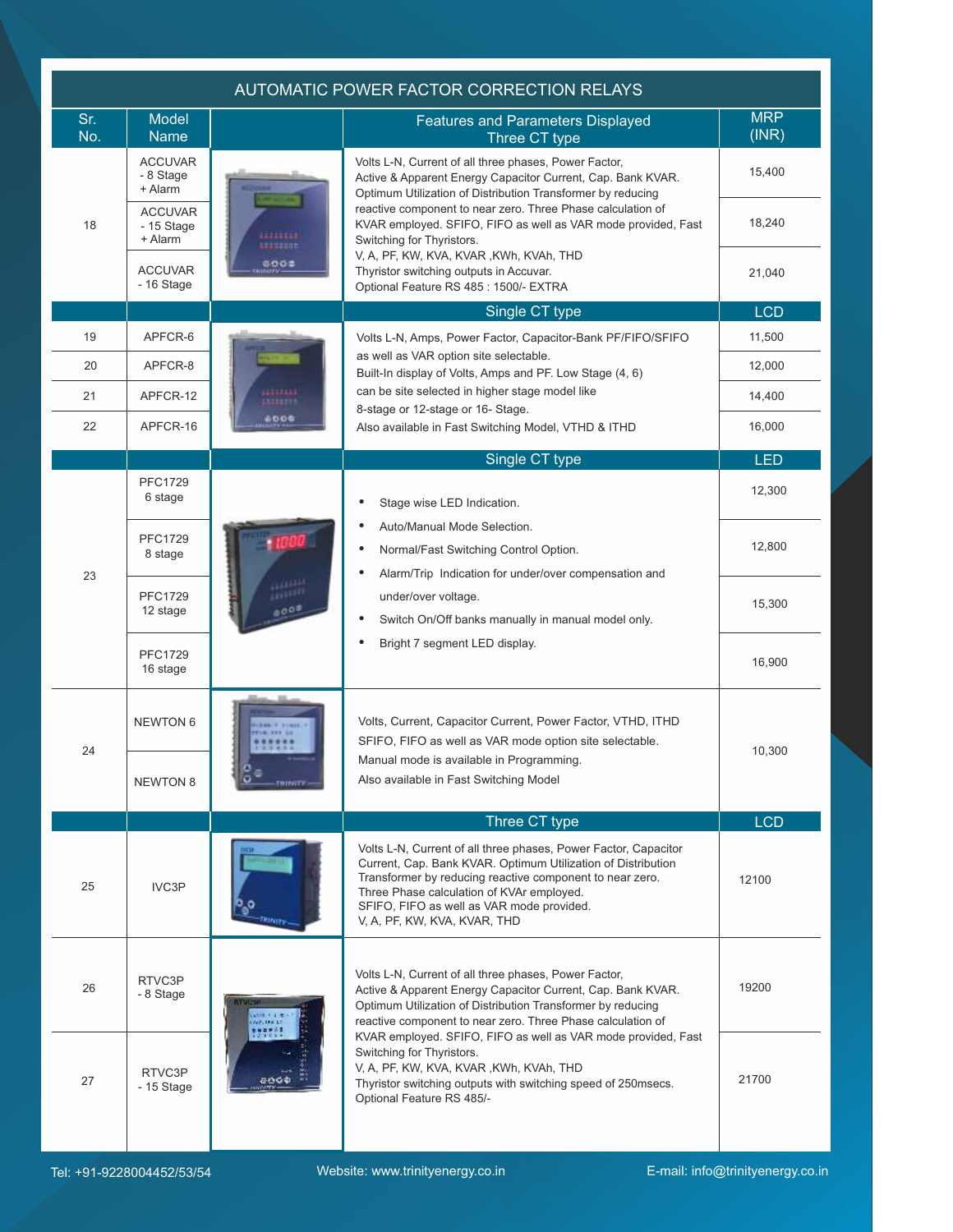|            |                             |                      | <b>REVENUE METER (Projection Mounting Type)</b>                                                                                                                                                                                                                                                                                                                                                                                                                                                                                                                                                                                                                                                                                             |                     |
|------------|-----------------------------|----------------------|---------------------------------------------------------------------------------------------------------------------------------------------------------------------------------------------------------------------------------------------------------------------------------------------------------------------------------------------------------------------------------------------------------------------------------------------------------------------------------------------------------------------------------------------------------------------------------------------------------------------------------------------------------------------------------------------------------------------------------------------|---------------------|
| Sr.<br>No. | <b>Model</b><br><b>Name</b> |                      | <b>Features and Parameters Displayed</b>                                                                                                                                                                                                                                                                                                                                                                                                                                                                                                                                                                                                                                                                                                    | <b>MRP</b><br>(INR) |
| 28         | E1000                       |                      | Dual Source KWh Meter, Whole Current measurement up to<br>60Amps. RS-485 Port for Connecting to SCADA / EMS<br><b>ACCURACY: CLASS 1.0</b>                                                                                                                                                                                                                                                                                                                                                                                                                                                                                                                                                                                                   | 10500               |
| 29         | E3000                       |                      | Dual Source KWh Meter, Whole Current measurement<br>up to 60Amps. With user Programmable Current<br>Limiting Feature(optional).<br>Prepaid Metering over RS485 Link.<br><b>ACCURACY: CLASS 1.0</b>                                                                                                                                                                                                                                                                                                                                                                                                                                                                                                                                          | 14200               |
| 30         | E5000                       |                      | Revenue grade Dual Source Prepaid KWh meter<br>Wall mounting design.<br>Dual source Measurement.<br><b>Current Limiting Facility.</b><br>Pre-paid metering system using contactless smart cards.<br>Tested as per IS13779.<br>Class 1.0s Accuracy.<br>Size: 280 x 173 x 93 mm                                                                                                                                                                                                                                                                                                                                                                                                                                                               | 16200               |
|            |                             |                      | <b>AUTO MAINS FAILURE RELAY</b>                                                                                                                                                                                                                                                                                                                                                                                                                                                                                                                                                                                                                                                                                                             |                     |
| Sr.<br>No. | <b>Model</b><br><b>Name</b> |                      | <b>Features and Parameters Displayed</b>                                                                                                                                                                                                                                                                                                                                                                                                                                                                                                                                                                                                                                                                                                    | <b>MRP</b><br>(INR) |
| 31         | µ-AMF                       | <b>JAMI</b><br>envit | • Displays voltage, frequency and current.<br>• 16x2 backlit LC Display<br>CT Ratio field programmable<br>$\bullet$<br>12 LEDs for different indications<br>6 Keys<br>$\bullet$<br>3 Digital Inputs<br>$\bullet$<br>DG maintenance warning<br>$\bullet$<br>Low battery warning<br>$\bullet$<br>Generator Over Current Alarm<br>Generator trial fail alarm<br>$\bullet$<br>DG fault alarm<br>$\bullet$<br>DG test mode<br>$\bullet$<br>Over volt indication<br>Under volt Indication<br>Automatic contactor control<br>Displays Generator (DG) Run Hour and Maintenance Hour<br>$\bullet$<br>Suitable for both 12V and 24V battery systems.<br>$\bullet$<br>Wide input (6-36VDC) DC-DC converter power supply.<br>Size: 96x96mm<br>$\bullet$ | 11,900              |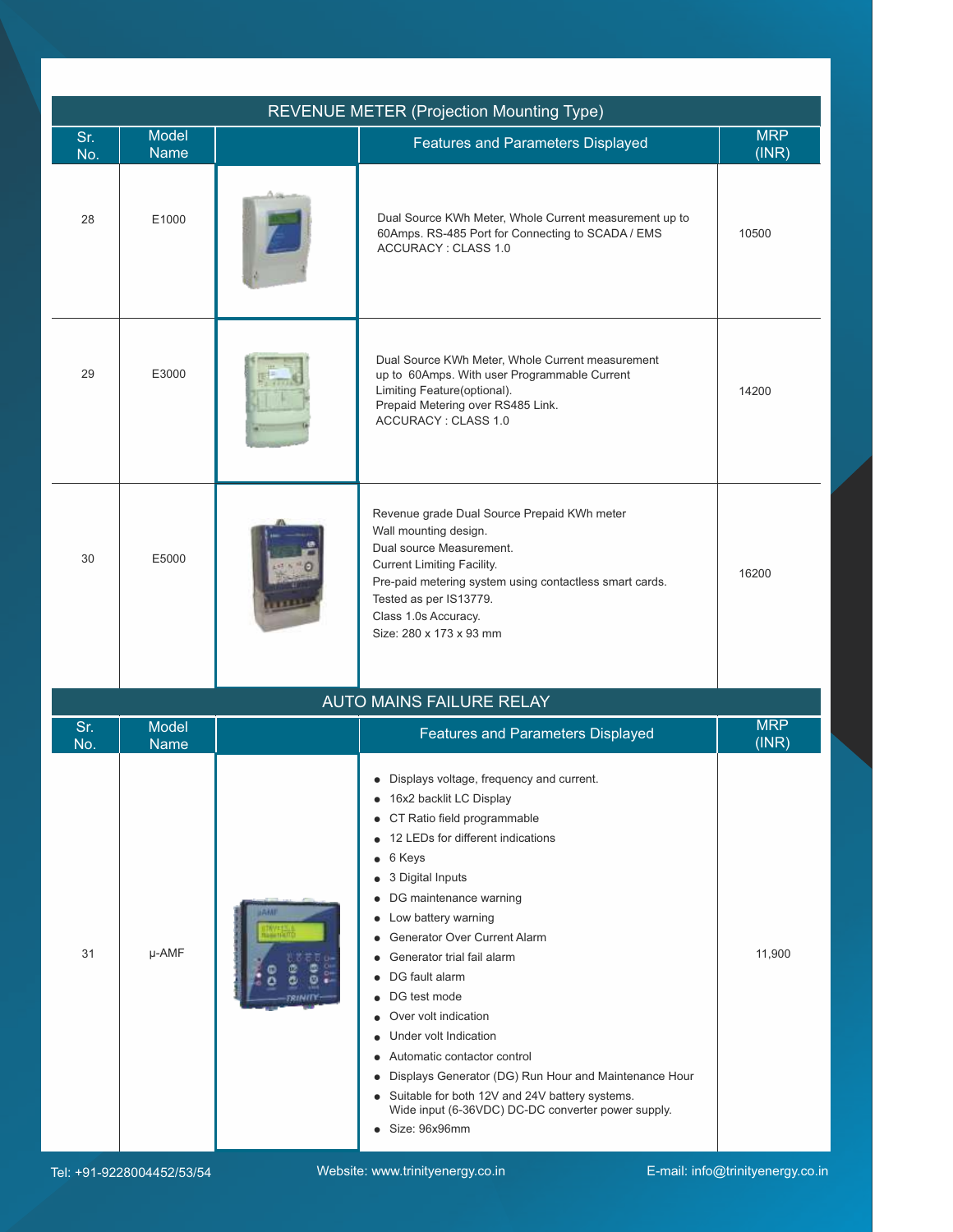| <b>Model</b><br><b>MRP</b><br>Sr.<br><b>Features and Parameters Displayed</b><br>(INR)<br>No.<br><b>Name</b><br>CAPACITOR - MPP<br>295 per KVAR<br>1, 2, 3 & 4 KVAR<br><b>TRI-CAP</b><br><b>HD-R 440V</b><br>275 per KVAR<br>5, 7.5, 10, 12.5, 15, 20, 25 KVAR<br>335 per KVAR<br>1, 2, 3 & 4 KVAR<br><b>TRI-CAP</b><br><b>HD-S 440V</b><br>5, 7.5, 10, 12.5, 15, 20, 25 KVAR<br>315 per KVAR<br>1, 2, 3 & 4 KVAR<br>475 per KVAR<br><b>TRICAP</b><br>SHD - R - 440V<br><b>REG</b><br>5, 7.5, 10, 12.5, 15, 20, 25 KVAR<br>435 per KVAR<br>495 per KVAR<br>1, 2, 3 & 4 KVAR<br><b>TRICAP</b><br><b>SHD - S - 440V</b><br>5, 7.5, 10, 12.5, 15, 20, 25 KVAR<br>465 per KVAR<br>540 per KVAR<br>1, 2, 3 & 4 KVAR<br><b>TRICAP</b><br>31<br><b>UHD - BOX - 440V</b><br>5, 7.5, 10, 12.5, 15, 20 & 25 KVAR<br>505 per KVAR<br>225 per KVAR<br>1, 2, 3, & 4 KVAR<br><b>TRI-CAP</b><br><b>ND-R-440V</b><br>195 per KVAR<br>5, 7.5, 10, 12.5, 15, 20 & 25 KVAR<br><b>Tal</b><br>1, 2, 3, & 4 KVAR<br>255 per KVAR<br>TRI-CAP<br><b>ND-S-440V</b><br>5, 7.5, 10, 12.5, 15, 20 & 25 KVAR<br>235 per KVAR<br>1, 2, 3, & 4 KVAR<br>595 per KVAR<br><b>TRICAP</b><br>APP SL - BOX - 440V<br>560 per KVAR<br>5, 7.5, 10, 12.5, 15, 20 & 25 KVAR<br>ឝ<br>900 per KVAR<br>1, 2, 3 & 4 KVAR<br><b>TRICAP</b><br>APP DL - BOX - 440V<br>850 per KVAR<br>5, 7.5, 10, 12.5, 15, 20 & 25 KVAR<br>14% DETUNED<br><b>RATING</b><br>7% DETUNED<br>5 KVAR<br>6250<br>10225<br>10 KVAR<br>8750<br>14250<br>12.5 KVAR<br>9600<br>15980<br>15 KVAR<br>10250<br>16950<br><b>HARMONIC</b><br><b>BLOCK</b><br>20 KVAR<br>11550<br>20250<br>32<br><b>REACTORS</b><br>7%/14%<br>25 KVAR<br>12400<br>21900<br>AL Wound<br>50 KVAR<br>21000<br>34100<br>75 KVAR<br>49910<br>31150<br><b>100 KVAR</b><br>35500<br>68500<br>Note: Above all values are also available in CU wound Harmonic Reactors 7%, prices are available ON REQUEST<br>5 KVAR<br>22100<br>22100<br>10 KVAR<br>15 KVAR<br>23199<br><b>THYRISTOR</b><br>24100<br>25 KVAR<br>33<br><b>SWITCHING</b><br><b>MODULE</b><br>50 KVAR<br>28100<br>1800 PIV<br>75 KVAR<br>31100<br>34100<br><b>100 KVAR</b><br>1400<br>DW-22 Discharge Resistance |  | POWER SECTOR IMPROVEMENT PRODUCT |  |
|-------------------------------------------------------------------------------------------------------------------------------------------------------------------------------------------------------------------------------------------------------------------------------------------------------------------------------------------------------------------------------------------------------------------------------------------------------------------------------------------------------------------------------------------------------------------------------------------------------------------------------------------------------------------------------------------------------------------------------------------------------------------------------------------------------------------------------------------------------------------------------------------------------------------------------------------------------------------------------------------------------------------------------------------------------------------------------------------------------------------------------------------------------------------------------------------------------------------------------------------------------------------------------------------------------------------------------------------------------------------------------------------------------------------------------------------------------------------------------------------------------------------------------------------------------------------------------------------------------------------------------------------------------------------------------------------------------------------------------------------------------------------------------------------------------------------------------------------------------------------------------------------------------------------------------------------------------------------------------------------------------------------------------------------------------------------------------------------------------------------------------------------------------------------------|--|----------------------------------|--|
|                                                                                                                                                                                                                                                                                                                                                                                                                                                                                                                                                                                                                                                                                                                                                                                                                                                                                                                                                                                                                                                                                                                                                                                                                                                                                                                                                                                                                                                                                                                                                                                                                                                                                                                                                                                                                                                                                                                                                                                                                                                                                                                                                                         |  |                                  |  |
|                                                                                                                                                                                                                                                                                                                                                                                                                                                                                                                                                                                                                                                                                                                                                                                                                                                                                                                                                                                                                                                                                                                                                                                                                                                                                                                                                                                                                                                                                                                                                                                                                                                                                                                                                                                                                                                                                                                                                                                                                                                                                                                                                                         |  |                                  |  |
|                                                                                                                                                                                                                                                                                                                                                                                                                                                                                                                                                                                                                                                                                                                                                                                                                                                                                                                                                                                                                                                                                                                                                                                                                                                                                                                                                                                                                                                                                                                                                                                                                                                                                                                                                                                                                                                                                                                                                                                                                                                                                                                                                                         |  |                                  |  |
|                                                                                                                                                                                                                                                                                                                                                                                                                                                                                                                                                                                                                                                                                                                                                                                                                                                                                                                                                                                                                                                                                                                                                                                                                                                                                                                                                                                                                                                                                                                                                                                                                                                                                                                                                                                                                                                                                                                                                                                                                                                                                                                                                                         |  |                                  |  |
|                                                                                                                                                                                                                                                                                                                                                                                                                                                                                                                                                                                                                                                                                                                                                                                                                                                                                                                                                                                                                                                                                                                                                                                                                                                                                                                                                                                                                                                                                                                                                                                                                                                                                                                                                                                                                                                                                                                                                                                                                                                                                                                                                                         |  |                                  |  |
|                                                                                                                                                                                                                                                                                                                                                                                                                                                                                                                                                                                                                                                                                                                                                                                                                                                                                                                                                                                                                                                                                                                                                                                                                                                                                                                                                                                                                                                                                                                                                                                                                                                                                                                                                                                                                                                                                                                                                                                                                                                                                                                                                                         |  |                                  |  |
|                                                                                                                                                                                                                                                                                                                                                                                                                                                                                                                                                                                                                                                                                                                                                                                                                                                                                                                                                                                                                                                                                                                                                                                                                                                                                                                                                                                                                                                                                                                                                                                                                                                                                                                                                                                                                                                                                                                                                                                                                                                                                                                                                                         |  |                                  |  |
|                                                                                                                                                                                                                                                                                                                                                                                                                                                                                                                                                                                                                                                                                                                                                                                                                                                                                                                                                                                                                                                                                                                                                                                                                                                                                                                                                                                                                                                                                                                                                                                                                                                                                                                                                                                                                                                                                                                                                                                                                                                                                                                                                                         |  |                                  |  |
|                                                                                                                                                                                                                                                                                                                                                                                                                                                                                                                                                                                                                                                                                                                                                                                                                                                                                                                                                                                                                                                                                                                                                                                                                                                                                                                                                                                                                                                                                                                                                                                                                                                                                                                                                                                                                                                                                                                                                                                                                                                                                                                                                                         |  |                                  |  |
|                                                                                                                                                                                                                                                                                                                                                                                                                                                                                                                                                                                                                                                                                                                                                                                                                                                                                                                                                                                                                                                                                                                                                                                                                                                                                                                                                                                                                                                                                                                                                                                                                                                                                                                                                                                                                                                                                                                                                                                                                                                                                                                                                                         |  |                                  |  |
|                                                                                                                                                                                                                                                                                                                                                                                                                                                                                                                                                                                                                                                                                                                                                                                                                                                                                                                                                                                                                                                                                                                                                                                                                                                                                                                                                                                                                                                                                                                                                                                                                                                                                                                                                                                                                                                                                                                                                                                                                                                                                                                                                                         |  |                                  |  |
|                                                                                                                                                                                                                                                                                                                                                                                                                                                                                                                                                                                                                                                                                                                                                                                                                                                                                                                                                                                                                                                                                                                                                                                                                                                                                                                                                                                                                                                                                                                                                                                                                                                                                                                                                                                                                                                                                                                                                                                                                                                                                                                                                                         |  |                                  |  |
|                                                                                                                                                                                                                                                                                                                                                                                                                                                                                                                                                                                                                                                                                                                                                                                                                                                                                                                                                                                                                                                                                                                                                                                                                                                                                                                                                                                                                                                                                                                                                                                                                                                                                                                                                                                                                                                                                                                                                                                                                                                                                                                                                                         |  |                                  |  |
|                                                                                                                                                                                                                                                                                                                                                                                                                                                                                                                                                                                                                                                                                                                                                                                                                                                                                                                                                                                                                                                                                                                                                                                                                                                                                                                                                                                                                                                                                                                                                                                                                                                                                                                                                                                                                                                                                                                                                                                                                                                                                                                                                                         |  |                                  |  |
|                                                                                                                                                                                                                                                                                                                                                                                                                                                                                                                                                                                                                                                                                                                                                                                                                                                                                                                                                                                                                                                                                                                                                                                                                                                                                                                                                                                                                                                                                                                                                                                                                                                                                                                                                                                                                                                                                                                                                                                                                                                                                                                                                                         |  |                                  |  |
|                                                                                                                                                                                                                                                                                                                                                                                                                                                                                                                                                                                                                                                                                                                                                                                                                                                                                                                                                                                                                                                                                                                                                                                                                                                                                                                                                                                                                                                                                                                                                                                                                                                                                                                                                                                                                                                                                                                                                                                                                                                                                                                                                                         |  |                                  |  |
|                                                                                                                                                                                                                                                                                                                                                                                                                                                                                                                                                                                                                                                                                                                                                                                                                                                                                                                                                                                                                                                                                                                                                                                                                                                                                                                                                                                                                                                                                                                                                                                                                                                                                                                                                                                                                                                                                                                                                                                                                                                                                                                                                                         |  |                                  |  |
|                                                                                                                                                                                                                                                                                                                                                                                                                                                                                                                                                                                                                                                                                                                                                                                                                                                                                                                                                                                                                                                                                                                                                                                                                                                                                                                                                                                                                                                                                                                                                                                                                                                                                                                                                                                                                                                                                                                                                                                                                                                                                                                                                                         |  |                                  |  |
|                                                                                                                                                                                                                                                                                                                                                                                                                                                                                                                                                                                                                                                                                                                                                                                                                                                                                                                                                                                                                                                                                                                                                                                                                                                                                                                                                                                                                                                                                                                                                                                                                                                                                                                                                                                                                                                                                                                                                                                                                                                                                                                                                                         |  |                                  |  |
|                                                                                                                                                                                                                                                                                                                                                                                                                                                                                                                                                                                                                                                                                                                                                                                                                                                                                                                                                                                                                                                                                                                                                                                                                                                                                                                                                                                                                                                                                                                                                                                                                                                                                                                                                                                                                                                                                                                                                                                                                                                                                                                                                                         |  |                                  |  |
|                                                                                                                                                                                                                                                                                                                                                                                                                                                                                                                                                                                                                                                                                                                                                                                                                                                                                                                                                                                                                                                                                                                                                                                                                                                                                                                                                                                                                                                                                                                                                                                                                                                                                                                                                                                                                                                                                                                                                                                                                                                                                                                                                                         |  |                                  |  |
|                                                                                                                                                                                                                                                                                                                                                                                                                                                                                                                                                                                                                                                                                                                                                                                                                                                                                                                                                                                                                                                                                                                                                                                                                                                                                                                                                                                                                                                                                                                                                                                                                                                                                                                                                                                                                                                                                                                                                                                                                                                                                                                                                                         |  |                                  |  |
|                                                                                                                                                                                                                                                                                                                                                                                                                                                                                                                                                                                                                                                                                                                                                                                                                                                                                                                                                                                                                                                                                                                                                                                                                                                                                                                                                                                                                                                                                                                                                                                                                                                                                                                                                                                                                                                                                                                                                                                                                                                                                                                                                                         |  |                                  |  |
|                                                                                                                                                                                                                                                                                                                                                                                                                                                                                                                                                                                                                                                                                                                                                                                                                                                                                                                                                                                                                                                                                                                                                                                                                                                                                                                                                                                                                                                                                                                                                                                                                                                                                                                                                                                                                                                                                                                                                                                                                                                                                                                                                                         |  |                                  |  |
|                                                                                                                                                                                                                                                                                                                                                                                                                                                                                                                                                                                                                                                                                                                                                                                                                                                                                                                                                                                                                                                                                                                                                                                                                                                                                                                                                                                                                                                                                                                                                                                                                                                                                                                                                                                                                                                                                                                                                                                                                                                                                                                                                                         |  |                                  |  |
|                                                                                                                                                                                                                                                                                                                                                                                                                                                                                                                                                                                                                                                                                                                                                                                                                                                                                                                                                                                                                                                                                                                                                                                                                                                                                                                                                                                                                                                                                                                                                                                                                                                                                                                                                                                                                                                                                                                                                                                                                                                                                                                                                                         |  |                                  |  |
|                                                                                                                                                                                                                                                                                                                                                                                                                                                                                                                                                                                                                                                                                                                                                                                                                                                                                                                                                                                                                                                                                                                                                                                                                                                                                                                                                                                                                                                                                                                                                                                                                                                                                                                                                                                                                                                                                                                                                                                                                                                                                                                                                                         |  |                                  |  |
|                                                                                                                                                                                                                                                                                                                                                                                                                                                                                                                                                                                                                                                                                                                                                                                                                                                                                                                                                                                                                                                                                                                                                                                                                                                                                                                                                                                                                                                                                                                                                                                                                                                                                                                                                                                                                                                                                                                                                                                                                                                                                                                                                                         |  |                                  |  |
|                                                                                                                                                                                                                                                                                                                                                                                                                                                                                                                                                                                                                                                                                                                                                                                                                                                                                                                                                                                                                                                                                                                                                                                                                                                                                                                                                                                                                                                                                                                                                                                                                                                                                                                                                                                                                                                                                                                                                                                                                                                                                                                                                                         |  |                                  |  |
|                                                                                                                                                                                                                                                                                                                                                                                                                                                                                                                                                                                                                                                                                                                                                                                                                                                                                                                                                                                                                                                                                                                                                                                                                                                                                                                                                                                                                                                                                                                                                                                                                                                                                                                                                                                                                                                                                                                                                                                                                                                                                                                                                                         |  |                                  |  |
|                                                                                                                                                                                                                                                                                                                                                                                                                                                                                                                                                                                                                                                                                                                                                                                                                                                                                                                                                                                                                                                                                                                                                                                                                                                                                                                                                                                                                                                                                                                                                                                                                                                                                                                                                                                                                                                                                                                                                                                                                                                                                                                                                                         |  |                                  |  |
|                                                                                                                                                                                                                                                                                                                                                                                                                                                                                                                                                                                                                                                                                                                                                                                                                                                                                                                                                                                                                                                                                                                                                                                                                                                                                                                                                                                                                                                                                                                                                                                                                                                                                                                                                                                                                                                                                                                                                                                                                                                                                                                                                                         |  |                                  |  |
|                                                                                                                                                                                                                                                                                                                                                                                                                                                                                                                                                                                                                                                                                                                                                                                                                                                                                                                                                                                                                                                                                                                                                                                                                                                                                                                                                                                                                                                                                                                                                                                                                                                                                                                                                                                                                                                                                                                                                                                                                                                                                                                                                                         |  |                                  |  |
|                                                                                                                                                                                                                                                                                                                                                                                                                                                                                                                                                                                                                                                                                                                                                                                                                                                                                                                                                                                                                                                                                                                                                                                                                                                                                                                                                                                                                                                                                                                                                                                                                                                                                                                                                                                                                                                                                                                                                                                                                                                                                                                                                                         |  |                                  |  |
|                                                                                                                                                                                                                                                                                                                                                                                                                                                                                                                                                                                                                                                                                                                                                                                                                                                                                                                                                                                                                                                                                                                                                                                                                                                                                                                                                                                                                                                                                                                                                                                                                                                                                                                                                                                                                                                                                                                                                                                                                                                                                                                                                                         |  |                                  |  |
|                                                                                                                                                                                                                                                                                                                                                                                                                                                                                                                                                                                                                                                                                                                                                                                                                                                                                                                                                                                                                                                                                                                                                                                                                                                                                                                                                                                                                                                                                                                                                                                                                                                                                                                                                                                                                                                                                                                                                                                                                                                                                                                                                                         |  |                                  |  |
|                                                                                                                                                                                                                                                                                                                                                                                                                                                                                                                                                                                                                                                                                                                                                                                                                                                                                                                                                                                                                                                                                                                                                                                                                                                                                                                                                                                                                                                                                                                                                                                                                                                                                                                                                                                                                                                                                                                                                                                                                                                                                                                                                                         |  |                                  |  |
|                                                                                                                                                                                                                                                                                                                                                                                                                                                                                                                                                                                                                                                                                                                                                                                                                                                                                                                                                                                                                                                                                                                                                                                                                                                                                                                                                                                                                                                                                                                                                                                                                                                                                                                                                                                                                                                                                                                                                                                                                                                                                                                                                                         |  |                                  |  |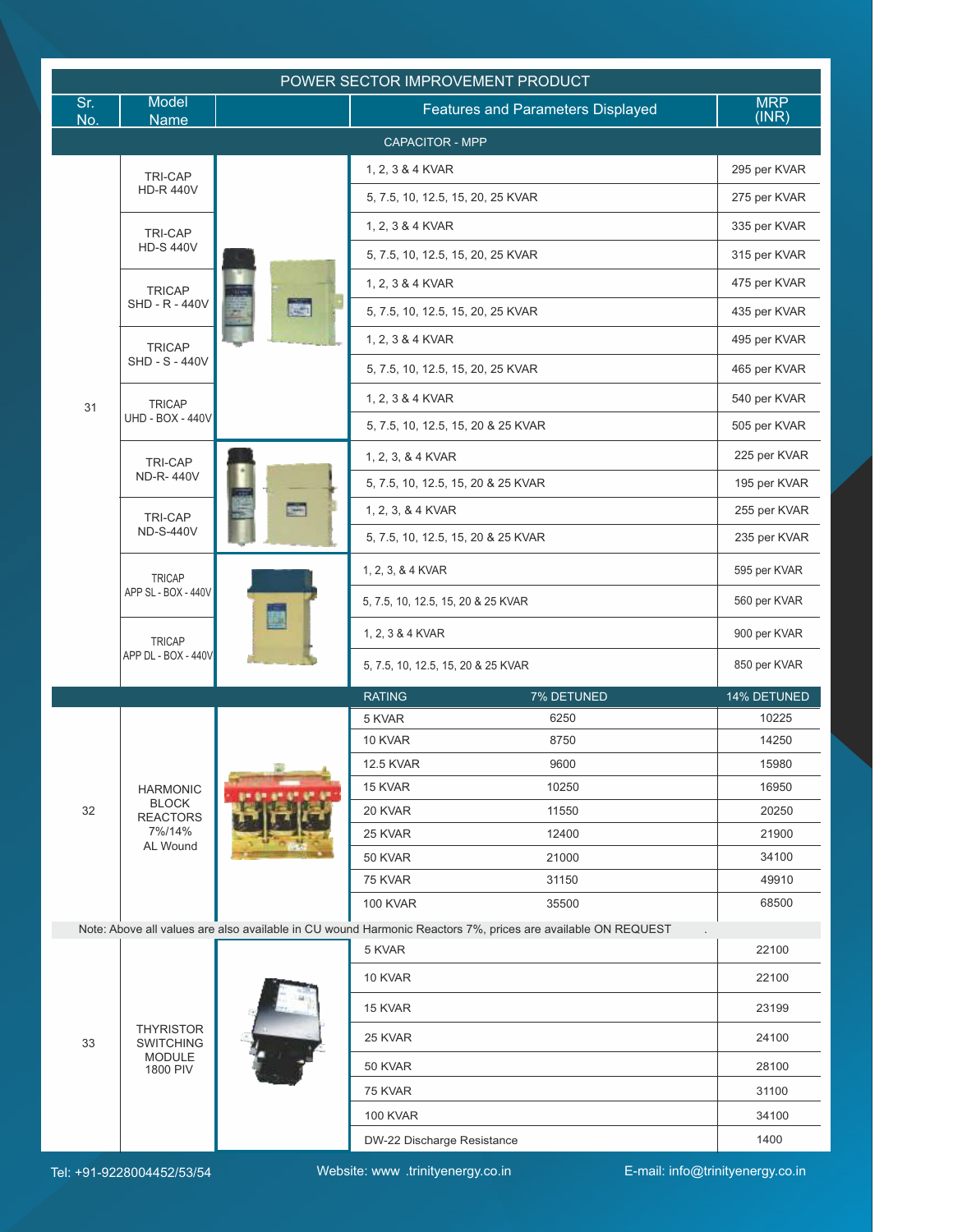| Sr.<br>No. | <b>Model</b><br><b>Name</b> |   | <b>Features and Parameters Displayed</b>                                                                                                                                                                                                                                                                                                                                                                                                                                                                                                                                                                                              | <b>MRP</b><br>(INR) |
|------------|-----------------------------|---|---------------------------------------------------------------------------------------------------------------------------------------------------------------------------------------------------------------------------------------------------------------------------------------------------------------------------------------------------------------------------------------------------------------------------------------------------------------------------------------------------------------------------------------------------------------------------------------------------------------------------------------|---------------------|
| 40         | <b>RTPFC PANEL</b>          | ٠ | REAL TIME POWER FACTOR CORRECTION SYSTEM<br>Thyristorised Capacitor Switching giving total solid state and<br>reliable operation.<br>High speed response for VAR correction, selectable from 120<br>msecs to 1 second.<br>Custom built for standard loads as well as highly unbalanced<br>loads.<br>Optional GPRS communication for remote monitoring and<br>control.<br>Choice of HD-MPP, APP and Gas filled capacitors based on<br>site conditions.<br>Appropriate detuned harmonic blocking reactors ensure<br>harmonic protection.<br>Delta connected (20 to 1000 kvar)<br>Star Connected (Single phase capacitor 20 to 100 kvar) | On Request          |

- a. Phase Wise Maximum Current on Full Load with Capacitor Panel Off Condition
- b. Existing PF

I

- c. Type of Machinery Used
- d. Last 3 Months Electricity Bill
- e. Harmonics if any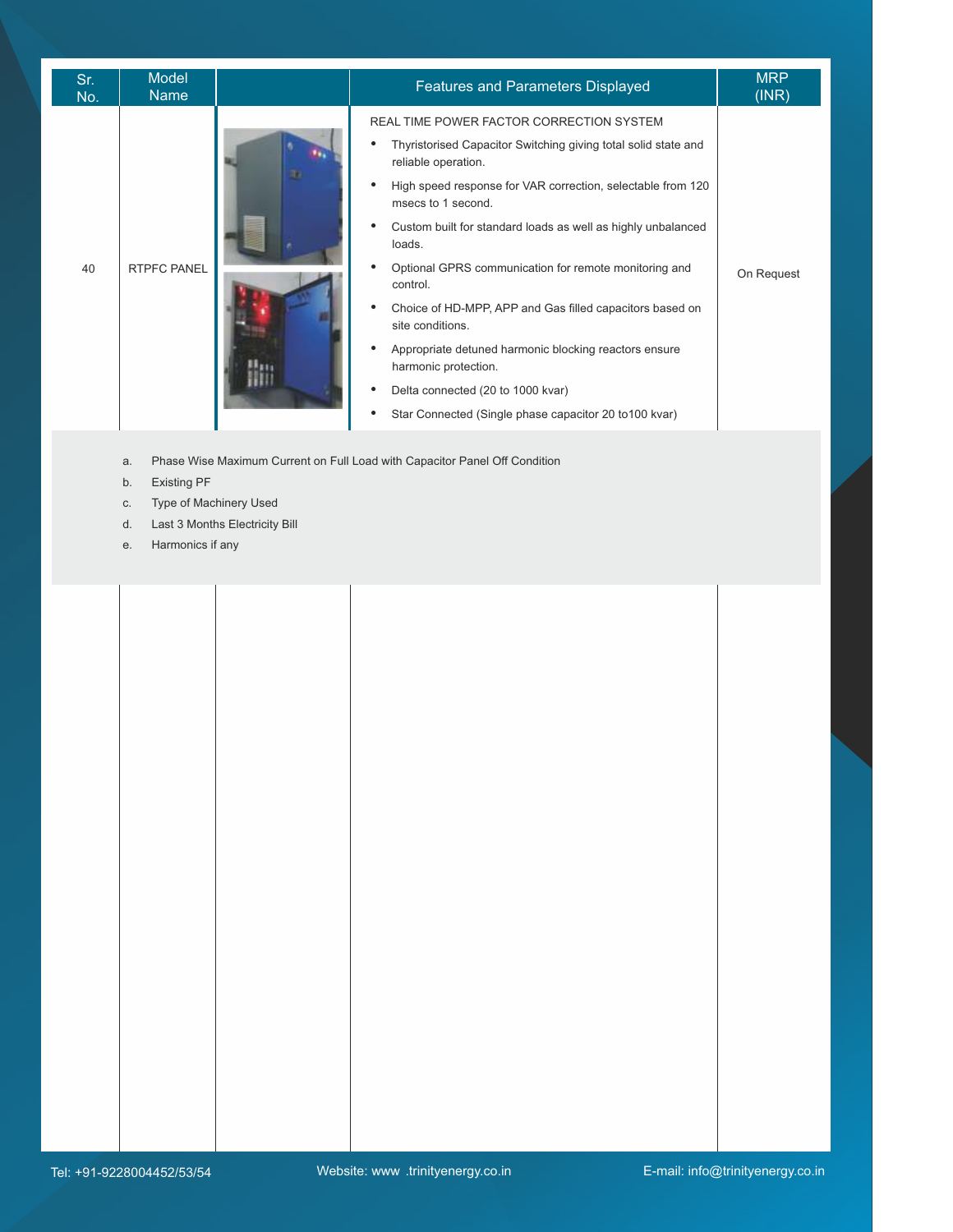

|                | TAPE WOUND RING & RECTANGULAR TYPE LT CT'S |                    |        |                          |                          |                          |                          |
|----------------|--------------------------------------------|--------------------|--------|--------------------------|--------------------------|--------------------------|--------------------------|
| <b>SNO</b>     | PRIMARY CURRENT                            | <b>TYPE</b>        | I.D.   |                          |                          | <b>LIST PRICE (Rs.)</b>  |                          |
|                | Amps                                       |                    | (mm)   | 5VA                      | 10VA                     | 15VA                     | 5P10                     |
| $\mathbf{1}$   | 50                                         | <b>RING</b>        | 25     | 360                      | $\overline{\phantom{a}}$ |                          |                          |
| 2              | 60                                         | <b>RING</b>        | 25     | 360                      | $\overline{\phantom{a}}$ | $\overline{\phantom{a}}$ | $\overline{\phantom{a}}$ |
| 3              | 75                                         | <b>RING</b>        | 25     | 360                      | $\overline{\phantom{a}}$ | $\overline{\phantom{a}}$ |                          |
| 4              | 100                                        | <b>RING</b>        | 30     | 360                      | 575                      | $\overline{\phantom{a}}$ | $\overline{\phantom{m}}$ |
| 5              | 150                                        | <b>RING</b>        | 30     | 368                      | 500                      | $\overline{\phantom{a}}$ | $\overline{\phantom{a}}$ |
| 6              | 200                                        | <b>RING</b>        | 35     | 380                      | 400                      | 560                      | 2530                     |
| $\overline{7}$ | 250                                        | <b>RING</b>        | 45     | 390                      | 400                      | 560                      | 2480                     |
| 8              | 300                                        | <b>RING</b>        | 55     | 390                      | 400                      | 560                      | 2480                     |
| 9              | 400                                        | <b>RING</b>        | 55     | 410                      | 430                      | 520                      | 2070                     |
| 10             | 500                                        | <b>RING</b>        | 55     | 410                      | 430                      | 520                      | 1970                     |
| 11             | 600                                        | <b>RING</b>        | 55     | 410                      | 430                      | 520                      | 2070                     |
| 12             | 800                                        | <b>RING</b>        | 70     | 450                      | 490                      | 520                      | 2030                     |
| 13             | 800                                        | <b>RECTANGULAR</b> | 105*25 | $\overline{a}$           | 590                      | 640                      | 2030                     |
| 14             | 1000                                       | <b>RECTANGULAR</b> | 105*25 | $\blacksquare$           | 590                      | 640                      | 2030                     |
| 15             | 1200                                       | <b>RECTANGULAR</b> | 105*40 | $\overline{\phantom{a}}$ | 590                      | 640                      | 1970                     |
| 16             | 1500                                       | <b>RECTANGULAR</b> | 105*40 | $\overline{\phantom{a}}$ | 620                      | 640                      | 1970                     |
| 17             | 1600                                       | <b>RECTANGULAR</b> | 105*40 | $\overline{a}$           | 640                      | 640                      | 1970                     |
| 18             | 2000                                       | <b>RECTANGULAR</b> | 155*50 | $\overline{\phantom{a}}$ |                          | 750                      | 2120                     |
| 19             | 2500                                       | <b>RECTANGULAR</b> | 155*50 | $\blacksquare$           |                          | 780                      | 2380                     |
| 20             | 3000                                       | <b>RECTANGULAR</b> | 155*80 | $\blacksquare$           |                          | 950                      | 2480                     |
| 21             | 3200                                       | <b>RECTANGULAR</b> | 155*80 | $\overline{\phantom{a}}$ |                          | 1030                     | 2480                     |
| 22             | 4000                                       | <b>RECTANGULAR</b> | 155*80 | $\overline{\phantom{a}}$ |                          | 1100                     | 3200                     |
|                |                                            |                    |        |                          |                          |                          |                          |

| RESIN CAST WOUND PRIMARY (WPL) L.T. CTs Accuracy Class 1.0 Secondary 5A |               |                              |       |                            |              |
|-------------------------------------------------------------------------|---------------|------------------------------|-------|----------------------------|--------------|
|                                                                         | Primary       | Bus Bar Type List Price in ( |       | Stud Type List Price in () |              |
| S. No.                                                                  | Current (AMP) | 5 VA                         | 10 VA | 5 VA                       | <b>10 VA</b> |
|                                                                         | $2.5 - 25$    | 720                          | 780   | 720                        | 780          |
|                                                                         | $30 - 60$     | 740                          | 800   | 740                        | 800          |
|                                                                         | $75 - 100$    | 760                          | 820   | 760                        | 820          |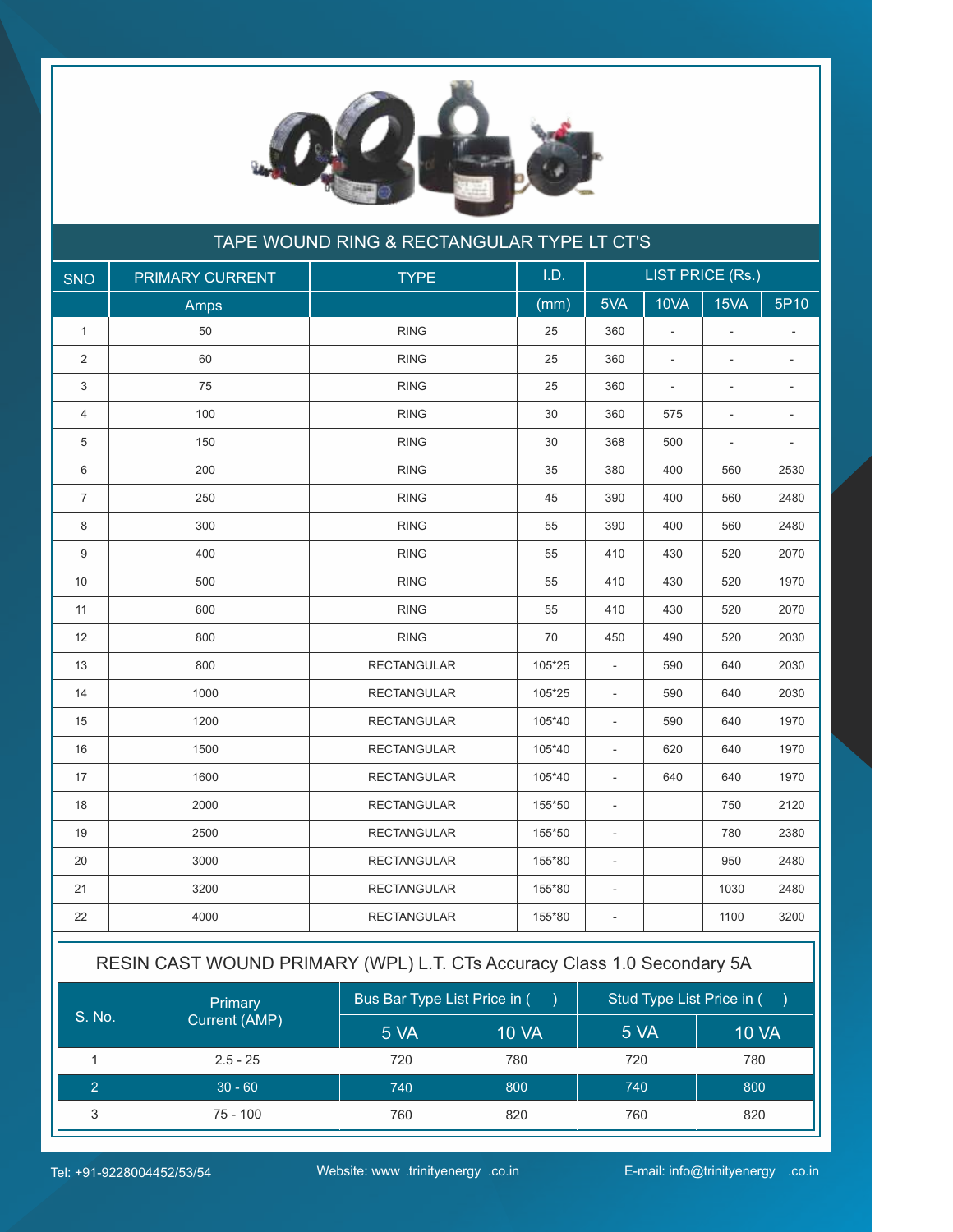

#### RESIN CAST RING & RECTANGULAR TYPE BPL LT CT'S

| <b>SNO</b>     | PRIMARY CURRENT | <b>TYPE</b>        | I.D.   |                          | <b>LIST PRICE (Rs)</b> |                          |      |
|----------------|-----------------|--------------------|--------|--------------------------|------------------------|--------------------------|------|
|                | Amps            |                    | (mm)   | 5VA                      | 10VA                   | 15VA                     | 5P10 |
| $\mathbf{1}$   | 100             | <b>RING</b>        | 30     | 540                      | 760                    | $\overline{a}$           |      |
| 2              | 150             | <b>RING</b>        | 30     | 480                      | 570                    | $\overline{\phantom{a}}$ |      |
| 3              | 200             | <b>RING</b>        | 35     | 480                      | 500                    | 600                      | 2600 |
| $\overline{4}$ | 250             | <b>RING</b>        | 45     | 480                      | 520                    | 600                      | 2500 |
| 5              | 300             | <b>RING</b>        | 55     | 450                      | 480                    | 550                      | 2500 |
| 6              | 400             | <b>RING</b>        | 55     | 450                      | 480                    | 550                      | 2500 |
| $\overline{7}$ | 500             | <b>RING</b>        | 55     | 450                      | 480                    | 550                      | 2000 |
| 8              | 600             | <b>RING</b>        | 55     | 450                      | 480                    | 550                      | 2000 |
| 9              | 800             | <b>RING</b>        | 70     | 500                      | 550                    | 590                      | 2000 |
| 10             | 800             | <b>RECTANGULAR</b> | 110*25 | $\overline{\phantom{a}}$ | 700                    | 720                      | 2000 |
| 11             | 1000            | <b>RECTANGULAR</b> | 110*25 | $\overline{\phantom{a}}$ | 700                    | 720                      | 2000 |
| 12             | 1200            | <b>RECTANGULAR</b> | 110*25 | $\overline{\phantom{a}}$ | 700                    | 850                      | 2000 |
| 13             | 1500            | <b>RECTANGULAR</b> | 110*40 | $\overline{\phantom{a}}$ | 780                    | 850                      | 2000 |
| 14             | 1600            | <b>RECTANGULAR</b> | 110*40 | $\overline{a}$           | 780                    | 920                      | 2000 |
| 15             | 2000            | <b>RECTANGULAR</b> | 160*50 | $\overline{\phantom{a}}$ |                        | 1000                     | 2000 |
| 16             | 2500            | <b>RECTANGULAR</b> | 160*50 | $\overline{\phantom{a}}$ |                        | 1100                     | 2400 |
| 17             | 3000            | <b>RECTANGULAR</b> | 165*80 | $\overline{\phantom{a}}$ |                        | 1150                     | 2400 |
| 18             | 3200            | <b>RECTANGULAR</b> | 165*80 | $\overline{\phantom{a}}$ |                        | 1350                     | 2400 |
| 19             | 4000            | <b>RECTANGULAR</b> | 165*80 | $\overline{\phantom{a}}$ |                        | 1550                     | 3200 |

#### NOTE:

- a.) HT CT / PT 11 KV & 33 KV available , Prices on Request
- b.) Control Transformer ,Prices available on Request
- c.) Special ID's CT not mentioned above A vailable on Request
- d.) Terminal Type Tape Wound CT Available on Request
- e.) Plastic Wound Tape Wound CT Available on Request
- f.) Class 0.5 / Class 0.2 s CT available , Prices On Request
- g.) -/1Amps CT available , Prices on Request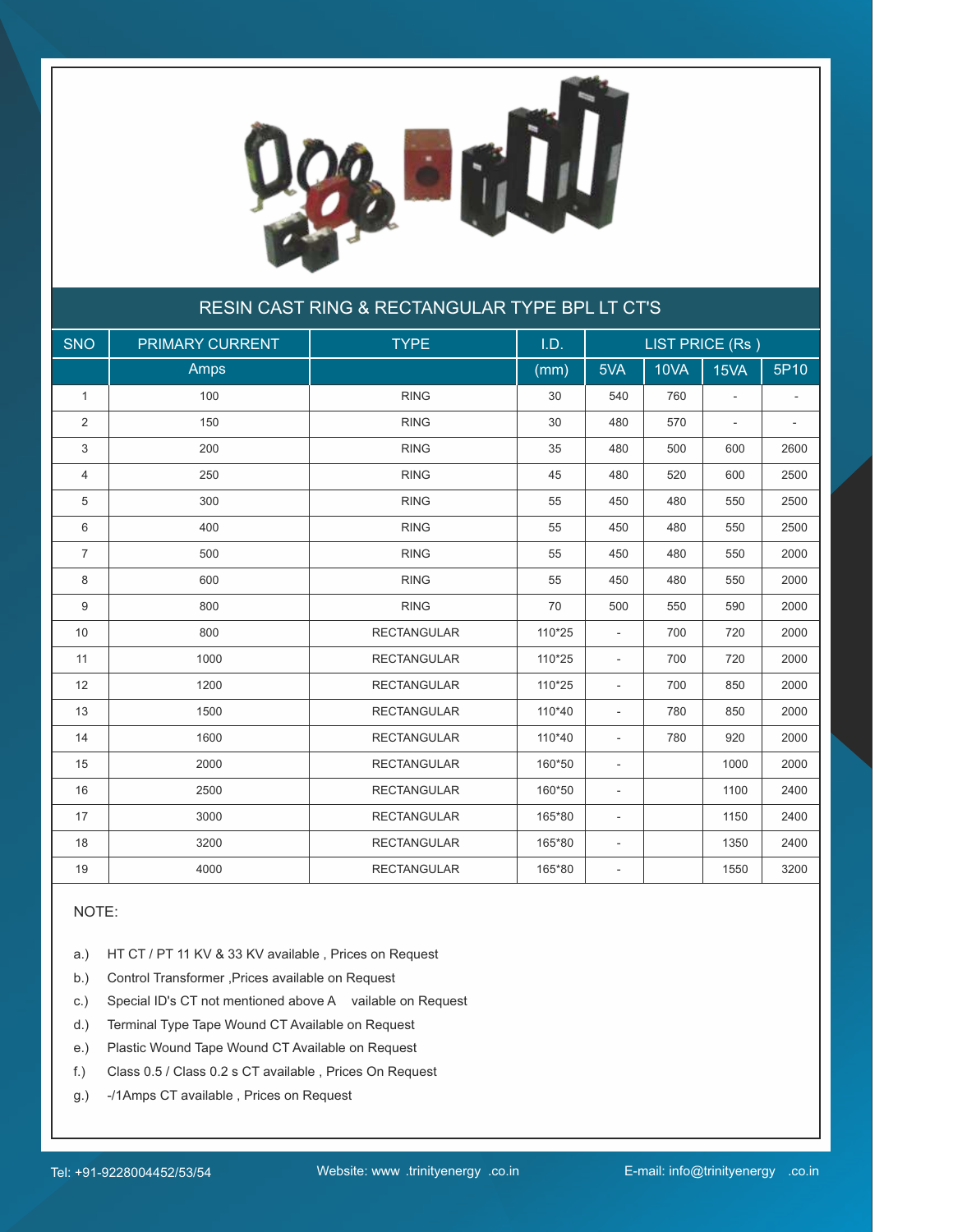#### E-MON : Energy Monitoring Software



#### Remote Server Energy Management (IOT / Cloud Based)



#### Price on request.

#### NOTE:

- 1. Taxes/levies: Shall be extra to your account, which are prevailing at the time of dispatch. GST + (whatever applicable).
- 2. Freight will be charged extra on actual.
- 3. Above Prices are subject to change on Manufacturer's Discretion without notice.
- 4. Please refer Product Catalogue for more technical details.
- 5. Emon software is available for multiples of 5 meters. Prices are available on request
- 6. We can also supply hardware for EMS such as RS 485 cable, Rs485 converter, Data Repeater, GSM Modem, GPRS Modem. Prices are available on request.